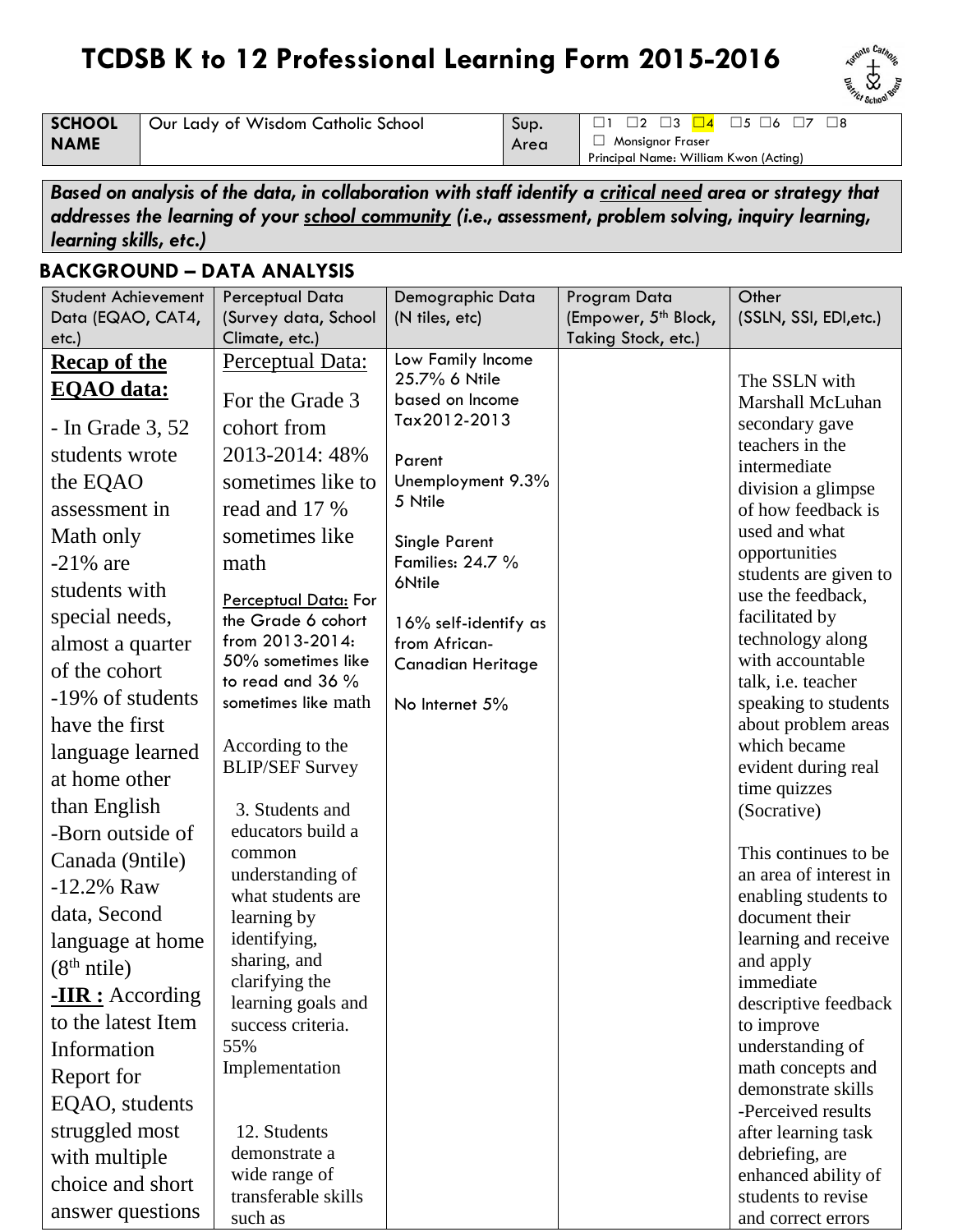| in the              | teamwork,             |  | and improved         |
|---------------------|-----------------------|--|----------------------|
| Measurement         | advocacy,             |  | understanding of     |
|                     | leadership and        |  | math concepts and    |
| strand (4)          | global citizenship.   |  | ability to apply     |
| sections)           | (3.4)                 |  | related skills       |
|                     |                       |  | -information for the |
| <b>EQAO</b> Math    | -45% Routine Use      |  | teachers on how to   |
| Data/ 5 year        |                       |  | structure critical   |
| <u>trend:</u>       |                       |  | checkpoints for the  |
|                     | Resources for         |  | students to receive  |
| 2009-2010 (75%)     | students are          |  | and use descriptive  |
|                     | relevant, current,    |  | feedback on the      |
| 2010-2011 (72%)     | accessible,           |  | product/task,        |
|                     | inclusive and         |  | processing of the    |
| 2011-2012 (61%)     | monitored for         |  | task and self-       |
| $-a$ drop of $11\%$ | bias. $(4.6)$         |  | regulation           |
| from the previous   |                       |  |                      |
| year                | -27% Routine Use      |  |                      |
|                     |                       |  |                      |
| 2012-2013 (60%)     |                       |  |                      |
|                     | Opportunities for     |  |                      |
| 2013-2014 (62%)     | authentic learning    |  |                      |
| -indication of a    | experiences and       |  |                      |
| modest 2%           | experiential learning |  |                      |
|                     | exist in all          |  |                      |
| increase            | classrooms, schools   |  |                      |
| -students have      | and community         |  |                      |
|                     | programs. $(5.2)$     |  |                      |
| achieved at level   | 45% Routine           |  |                      |
| 2 range for the     |                       |  |                      |
| past 3 years.       |                       |  |                      |
| What are the        |                       |  |                      |
| variables?          |                       |  |                      |
|                     |                       |  |                      |
| Disengagement,      |                       |  |                      |
| difficulty with     |                       |  |                      |
| basic               |                       |  |                      |
| computation,        |                       |  |                      |
|                     |                       |  |                      |
| problem solving,    |                       |  |                      |
| vocabulary?         |                       |  |                      |
| -Of the $52$        |                       |  |                      |
|                     |                       |  |                      |
| students who        |                       |  |                      |
| wrote only 26 of    |                       |  |                      |
| them or 50%         |                       |  |                      |
| reached level 3     |                       |  |                      |
|                     |                       |  |                      |
| and above,          |                       |  |                      |
| compared to 54%     |                       |  |                      |
| at the board        |                       |  |                      |
|                     |                       |  |                      |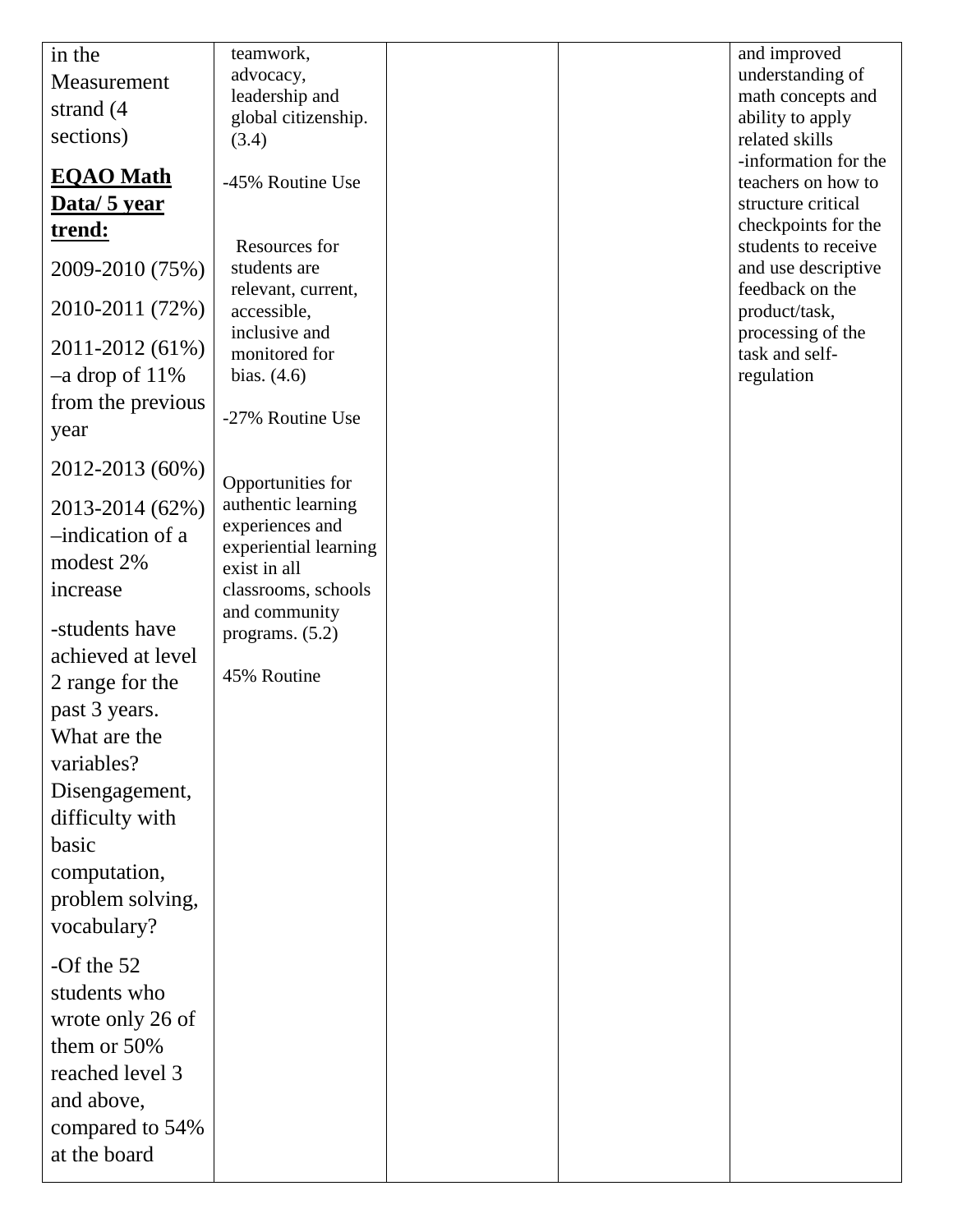| -Math 4% below                    |  |  |
|-----------------------------------|--|--|
| the board, 5%                     |  |  |
| below the                         |  |  |
| province                          |  |  |
| <b>Recap of Junior</b>            |  |  |
| Data for OLW                      |  |  |
| <b>CES</b> (Grade 6               |  |  |
| cohort from                       |  |  |
| 2013-2014)                        |  |  |
|                                   |  |  |
| - 24 students                     |  |  |
| wrote the EQAO                    |  |  |
| assessments in                    |  |  |
| Reading, Writing                  |  |  |
| and Math                          |  |  |
| $-0$ % are ELL                    |  |  |
| -4% have special                  |  |  |
| needs                             |  |  |
| -21% of students                  |  |  |
| have the first                    |  |  |
| language learned<br>at home other |  |  |
|                                   |  |  |
| than English<br>-Born outside of  |  |  |
| Canada (9ntile)                   |  |  |
| $-12.2\%$ Raw                     |  |  |
| data, Second                      |  |  |
| language at home                  |  |  |
| (8 <sup>th</sup> ntile)           |  |  |
|                                   |  |  |
|                                   |  |  |
| -IIR: According                   |  |  |
| to the latest Item                |  |  |
| Information                       |  |  |
| Report for                        |  |  |
| EQAO, students                    |  |  |
| struggled most                    |  |  |
| with multiple                     |  |  |
| choice and short                  |  |  |
| answer questions                  |  |  |
| in Geometry and                   |  |  |
| <b>Spatial Sense and</b>          |  |  |
| Data                              |  |  |
| Management and                    |  |  |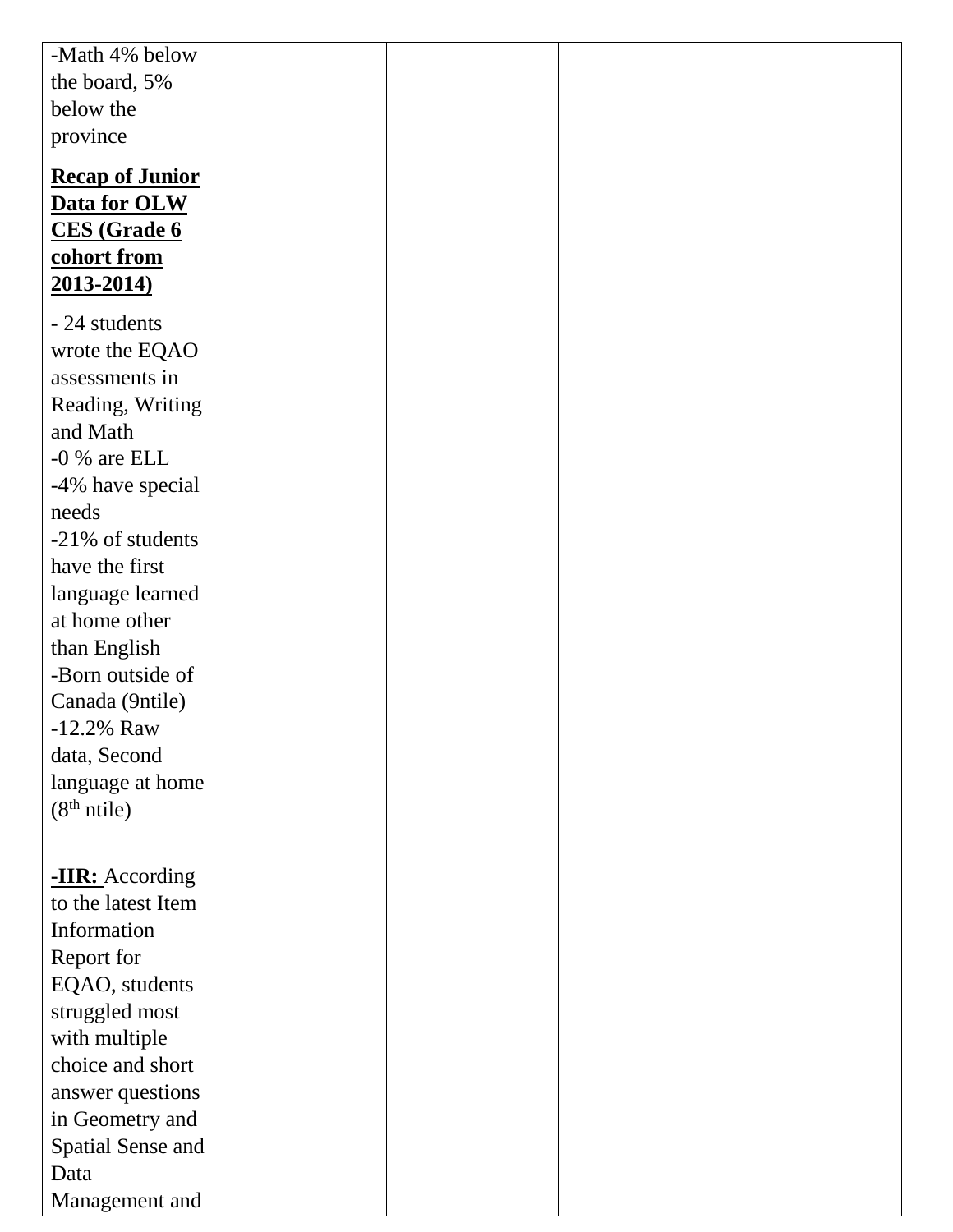| probability (3<br>sections a piece)                                                                                                  |  |  |
|--------------------------------------------------------------------------------------------------------------------------------------|--|--|
| <b>EQAO</b> Math<br>Data/5 Year<br>Trend:                                                                                            |  |  |
| 2009-2010: 75%                                                                                                                       |  |  |
| 2010-2011: 66%<br>-drop of 9% from<br>previous year                                                                                  |  |  |
| 2011-2012: 67%<br>-signs of<br>improvement in<br>next 3 cohorts                                                                      |  |  |
| 2012-2013: 68%                                                                                                                       |  |  |
| 2013-2014: 75%<br>-increase of 7%<br>from previous<br>year                                                                           |  |  |
| -Of the $24$<br>students who<br>wrote, 12 of them<br>or 50% reached<br>level 3,<br>compared to the<br>board at 42%                   |  |  |
| -Math $22%$<br>above the board,<br>stats for the<br>province N/A                                                                     |  |  |
| -Comparing the<br>percentages of<br>Grade 3 students<br>achieving levels<br>2 in 2011 at 25%,<br>there is a major<br>decrease in the |  |  |
| percentage of<br>students                                                                                                            |  |  |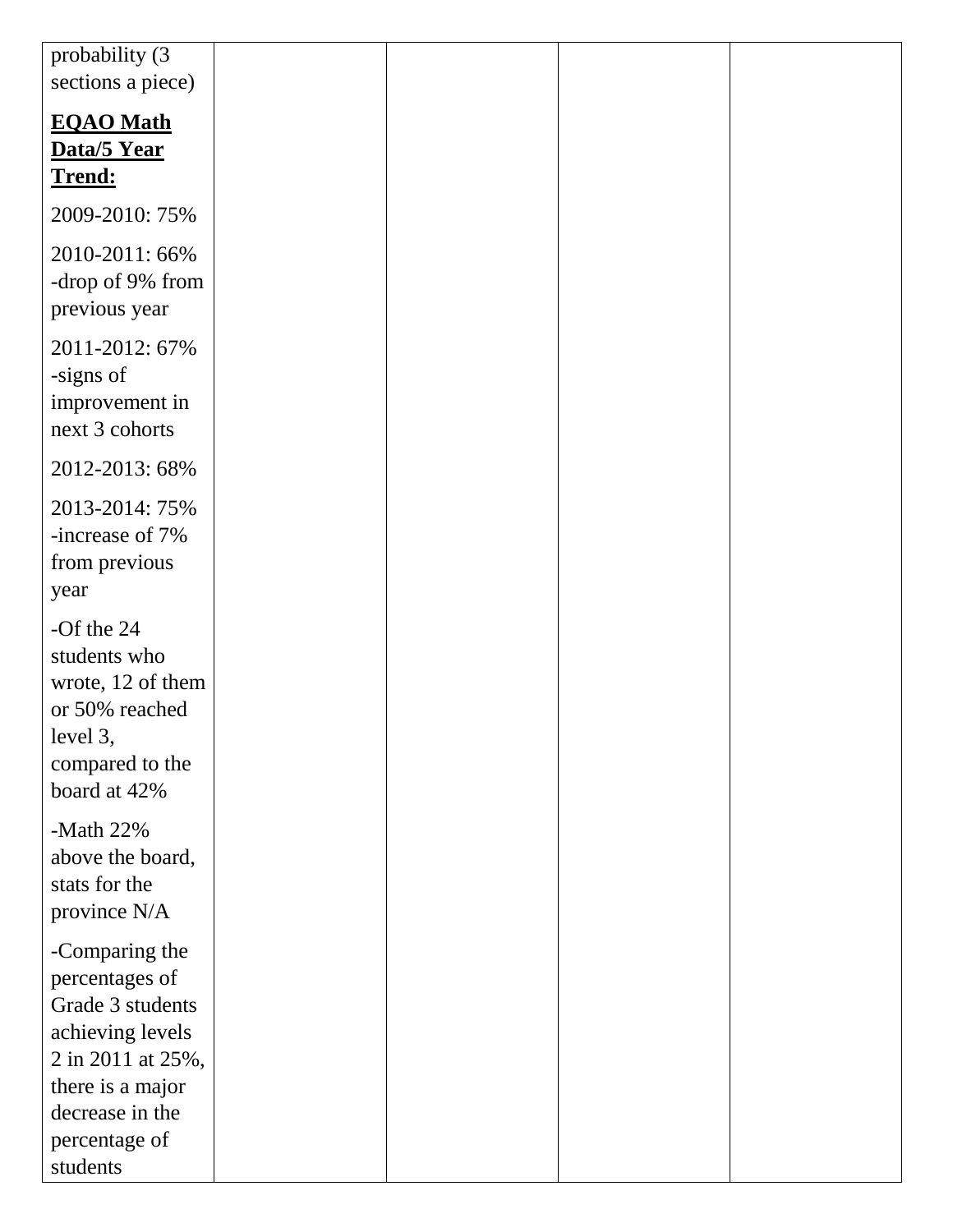| achieving level 2  |  |  |
|--------------------|--|--|
| at 12%.            |  |  |
| -teachers          |  |  |
| observed that      |  |  |
| when tracking      |  |  |
| the grade 1        |  |  |
| cohort in 2010-    |  |  |
| 2011 throughout    |  |  |
| 5 years using      |  |  |
| report card data,  |  |  |
| Patterning and     |  |  |
| Algebra            |  |  |
| generally posed a  |  |  |
| challenge for that |  |  |
| cohort up to       |  |  |
| grade 3, students  |  |  |
| achieving C        |  |  |
| -Grade 2 cohort    |  |  |
| from 2010-         |  |  |
| 2011until 2014-    |  |  |
| 2015, Number       |  |  |
| Sense and          |  |  |
| Numeration         |  |  |
| became an issue    |  |  |
| with $24%$         |  |  |
| achieving at level |  |  |
| C, along with      |  |  |
| challenges in PA   |  |  |
| and Data           |  |  |
| Management,        |  |  |
| Also, when you     |  |  |
| look at the grade  |  |  |
| 3 and Grade 4      |  |  |
| cohorts in 2010-   |  |  |
| $2011$ , both of   |  |  |
| these groups       |  |  |
| experience and     |  |  |
| increase in the    |  |  |
| percentage of      |  |  |
| students           |  |  |
| achieving in the   |  |  |
| C range once       |  |  |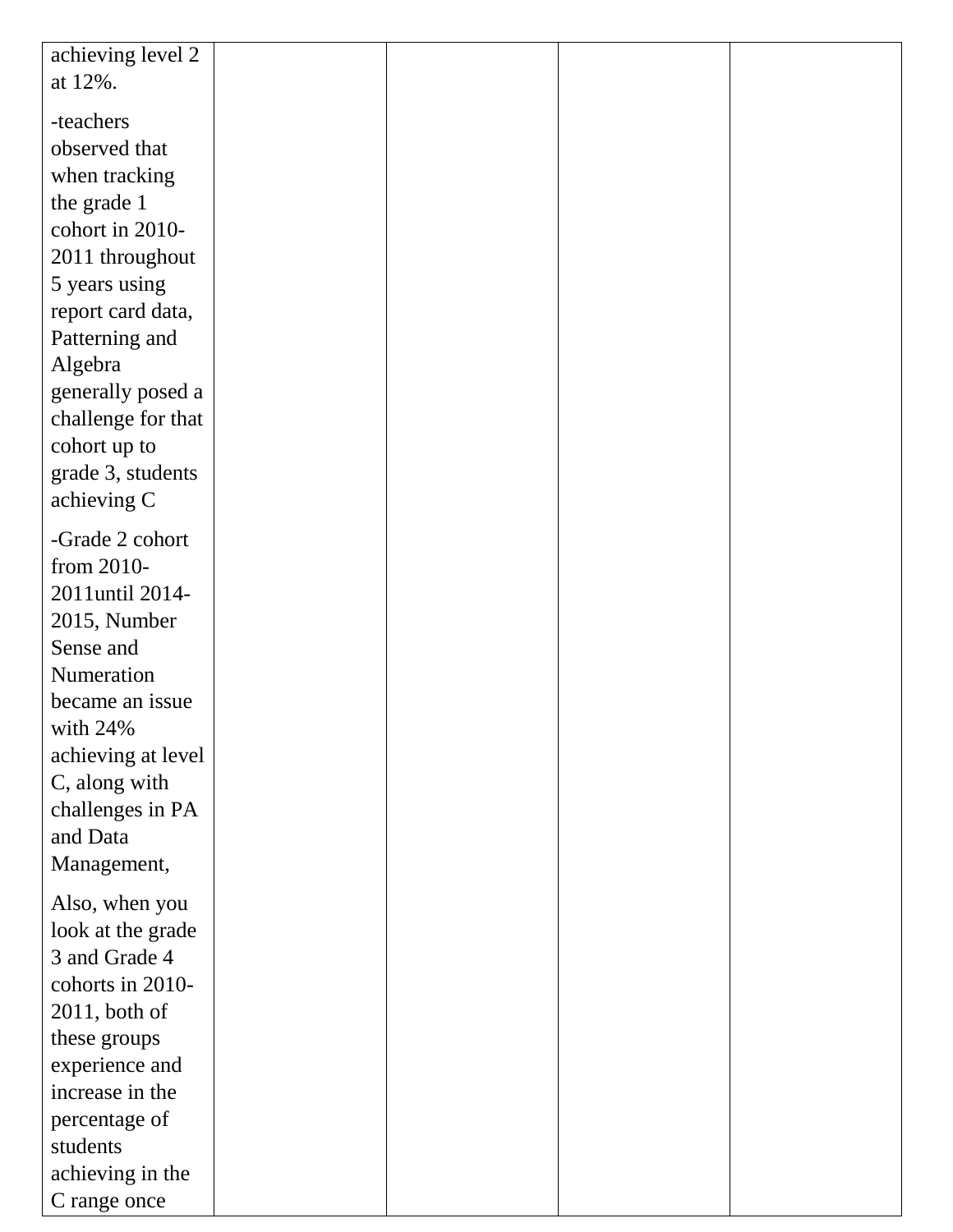| they enter grade<br>5, specifically in                |         |                                                                                                                                                                     |  |
|-------------------------------------------------------|---------|---------------------------------------------------------------------------------------------------------------------------------------------------------------------|--|
| number sense                                          |         |                                                                                                                                                                     |  |
| and geometry                                          |         |                                                                                                                                                                     |  |
| and spatial sense                                     |         |                                                                                                                                                                     |  |
|                                                       |         |                                                                                                                                                                     |  |
| -issue                                                |         |                                                                                                                                                                     |  |
| transitioning                                         |         |                                                                                                                                                                     |  |
| from French                                           |         |                                                                                                                                                                     |  |
| language in<br>Grade 4 (Math                          |         |                                                                                                                                                                     |  |
| and Language) to                                      |         |                                                                                                                                                                     |  |
| 5 (math and                                           |         |                                                                                                                                                                     |  |
| language) in                                          |         |                                                                                                                                                                     |  |
| English                                               |         |                                                                                                                                                                     |  |
|                                                       |         |                                                                                                                                                                     |  |
| -Percentage of<br>students at                         |         |                                                                                                                                                                     |  |
| Stanines 3 and                                        |         |                                                                                                                                                                     |  |
| below in                                              |         |                                                                                                                                                                     |  |
| computation has                                       |         |                                                                                                                                                                     |  |
| consistently been                                     |         |                                                                                                                                                                     |  |
| around 10 to                                          |         |                                                                                                                                                                     |  |
| 15% in Grade 5                                        |         |                                                                                                                                                                     |  |
| from 2011-2015                                        |         |                                                                                                                                                                     |  |
| - Percentage of                                       |         |                                                                                                                                                                     |  |
| students at                                           |         |                                                                                                                                                                     |  |
| Stanines 3 and                                        |         |                                                                                                                                                                     |  |
| below in                                              |         |                                                                                                                                                                     |  |
| computation has                                       |         |                                                                                                                                                                     |  |
| ranged from 6%,                                       |         |                                                                                                                                                                     |  |
| 3%, 11%, 12% in<br>Grade 7 from                       |         |                                                                                                                                                                     |  |
| 2011-2015                                             |         |                                                                                                                                                                     |  |
|                                                       |         |                                                                                                                                                                     |  |
| From the data, what key factors                       |         | Increased attention throughout the grades with multiple choice style questions,                                                                                     |  |
| are identified for increasing<br>Student Achievement? |         | specifically in the area of Patterning and Algebra, Geometry and Spatial Sense,                                                                                     |  |
|                                                       |         | Number Sense and Numeration at the higher end of primary, Continuation with<br>problem-solving as the main focus to address the skills in various strands, at times |  |
|                                                       |         | combined. There is continued need to explicitly provide instruction in French and                                                                                   |  |
|                                                       |         | English math vocabulary, especially transitioning from grades 4 to 5.<br>-Further enrichment with a key-word approach in problem solving learning tasks             |  |
|                                                       |         | -The apparent need for sentence prompts, specifically in the Grade 5 English math                                                                                   |  |
|                                                       | program | Parents not understanding and being able to assist students at home with math in                                                                                    |  |
|                                                       | French  |                                                                                                                                                                     |  |
|                                                       |         |                                                                                                                                                                     |  |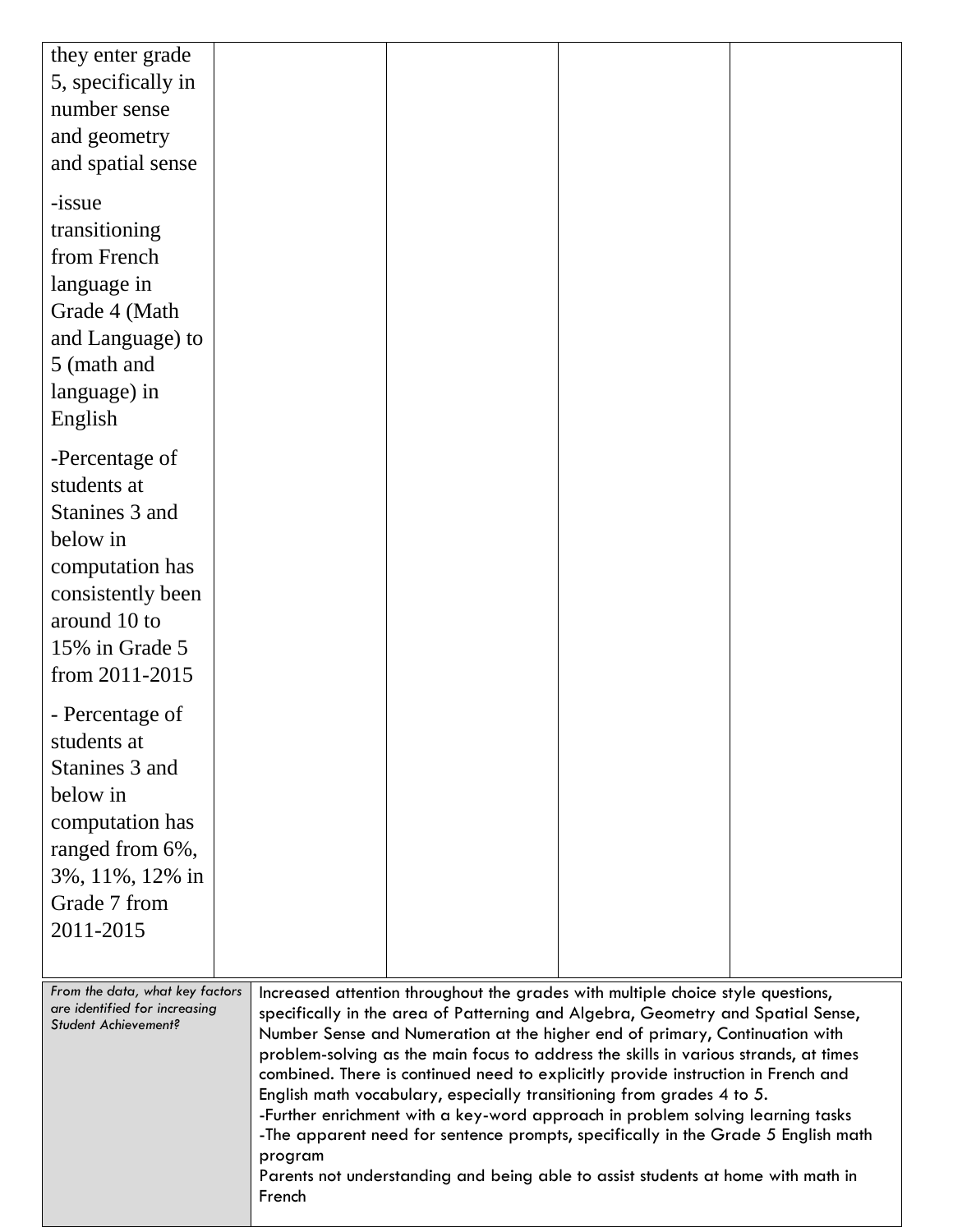| <b>URGENT</b>   | Explain  what are the student learning problems we need to solve? Professional learning focus for this year. |
|-----------------|--------------------------------------------------------------------------------------------------------------|
| <b>CRITICAL</b> | Staff will continue to focus their attention in the area of Mathematics especially multi step problem        |
| <b>NEED</b>     | solving in each division, specifically in the primary and junior divisions with increased attention paid to  |
|                 | implementing high yield strategies which address the disconnection between mathematical language and         |
|                 | computational reasoning.                                                                                     |

## **PROFESSIONAL LEARNING PLAN TO MEET URGENT CRITICAL NEED:**

| The problem of practice is the challenge of student misunderstanding Key French and |
|-------------------------------------------------------------------------------------|
| English math vocabulary which can be addressed by using the key term approach       |
| consistently and implementing wide scale use of "learning goal and success criteria |
| notebook" for consolidation purposes.                                               |
| Therefore, How do we support students in the process of understanding, applying     |
| and communicating key French and English math vocabulary in context as it applies   |
| to specific concepts, skills and problem-solving?                                   |
|                                                                                     |

| If Then                   | If all teachers adopt routinely in their instructional practice with the students the use of a |
|---------------------------|------------------------------------------------------------------------------------------------|
| Statement:                | learning goals and success criteria notebook and glossary of key terms used in context         |
|                           | with specific examples, then understanding in specific problematic strands will be             |
|                           | addressed with enhanced problem-solving skill.                                                 |
| <b>Learning Goals</b>     | Our school community is learning to facilitate multiple ways of representing mathematical      |
| (related to urgent        | thinking, making connections and developing math concepts amongst our students                 |
| critical need)            | -Improving students' computation and mental math capabilities                                  |
|                           | - developing a mathematics learning environment for all students with opportunities for        |
|                           | student-student as well as teacher-student talk and interaction                                |
|                           | -responding to students' thinking by providing timely feedback with opportunities to act       |
|                           | on that feedback and planning next steps for instruction                                       |
|                           | -focusing on problematic key concepts in the mathematics curriculum                            |
|                           | -ensuring cross-curricular connections                                                         |
|                           | -developing authentic tasks founded on key concepts in mathematics                             |
|                           | -ensuring an intentional use of learning experiences and selecting technologies,               |
|                           | manipulatives and content knowledge to involve students in learning actively                   |
| Actions/Interactions      | -Continue to use Jump Math in French and English to establish baseline data and                |
| (What will we do to       | determine and address gaps                                                                     |
| meet our goals?)          | Divisional meetings to touch base about the results of tested strategies, to address any       |
|                           | relevant concerns                                                                              |
|                           | -Divisional math meetings with the purpose of sharing the results of a strategy used           |
|                           | and/or explanation and debriefing of a learning task                                           |
|                           | -i.e., Bring a list of ways you use descriptive feedback in your math block and how            |
|                           | you/students might anticipate using them, exemplars                                            |
| PD Required for Staff     | Learning about new math strategies with in-house expertise, modelling of use feedback          |
|                           | within the math block (larger problem, small group work, pair work, )                          |
|                           | - Ongoing student work sample analysis with teachers                                           |
|                           | -How to use GAFE (Google Apps for Education) to facilitate collaborative problem               |
|                           | solving, pedagogical documentation and the integration of descriptive feedback in audio        |
|                           | and digital formats                                                                            |
| Measures/Evidence         | Increased proficiency in problem solving and the communication of math language in             |
| of Success                | French and English within the appropriate context,                                             |
| <b>Resources Required</b> | Greater opportunity to network again with other schools, math study hubs with area             |
| (human, material,         | schools, use of CODE Days to facilitate learning walks                                         |
| code days)                | - Greater partnership with Math resource staff, local expertise, etc.                          |
|                           | - Greater accessibility to technology for all classes, innovative manipulatives (i.e. abaci)   |
|                           |                                                                                                |

**Please send the completed copy to your Area Superintendent with a copy to N. D'Avella (Secondary) D. Koenig (Elementary) by September 25, 2015. Questions to Consider:**

- Are we being collaborative in our decision making?
- Are we improving instructional leadership in our school?
- How are all stakeholders involved in the Professional Learning Plan?